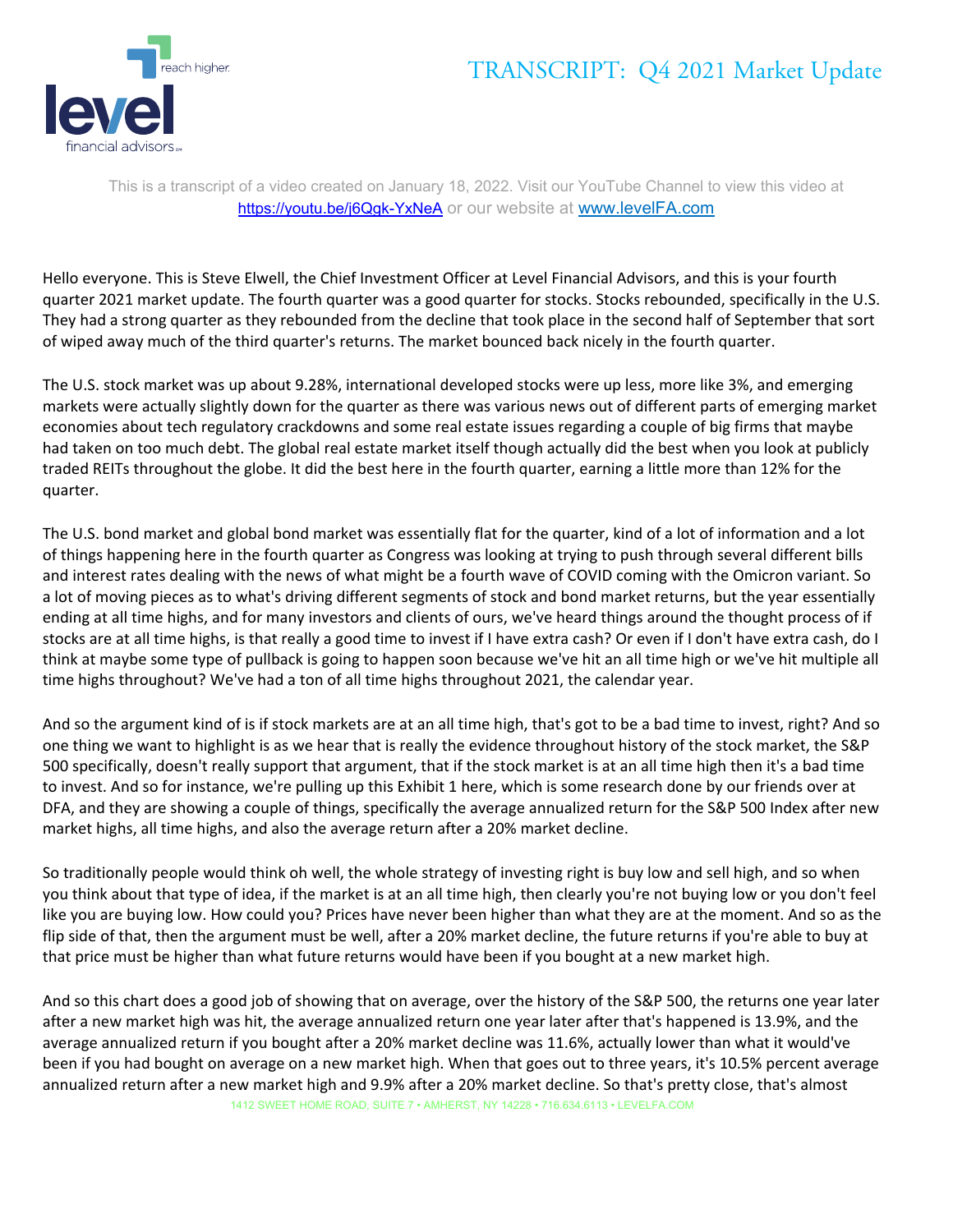equal. And after five years, the difference is virtually indistinguishable, 9.9% after a new market high and 9.6% after a 20% market decline.

So what the evidence tells us when you compare buying during a market downturn, which sometimes for people is hard to do just simply because stock prices are going down and that's scary, and the idea of taking cash or money from bonds and going to buy stocks after stocks have just gone down a lot feels uncomfortable. But even if you ended up doing that, the average forward looking return based on the evidence is really no different after five years than what it would be if you had bought at all time highs.

And that might feel a little counterintuitive. I mean, realistically, that at first blush sounds kind of counterintuitive, but I would add that remember that if stocks have hit all time highs, there's probably a reason. Something good is likely happening. And so even if we look at 2021, and past quarter's commentary, we've showed the charts that have sort of highlighted this, I'm not going to show them again because they're going to continue to say the same thing, but in 2021 profit growth for the S&P 500 has been like 26%. It's been outrageous. It's been fantastic.

So we were originally making the argument that some people were saying, how is it possible that stocks are at an all time high? Well, that's a pretty good reason, profits are 26% higher and that's quite a bit higher than what the market was expecting when the year started. So that obviously is good news, but then when you think of it in terms of well, what is happening from that profit perspective and publicly traded stocks perspective going forward, or at any other previous all time high period, and there's a whole bunch of other periods that would have good economic news, good job market news, supportive federal reserve bank policy, which we're still getting today, right?

Interest rates are still effectively zero, although that might be changing and we're going to talk about that a little later here. But in essence though, if you're talking about low interest rates, low unemployment, wage growth, lots of job openings, record high corporate profits, of course, stocks should be at an all time high. I mean, what's not to like when it comes to an investment perspective of all of that. Now I realize that there's a whole bunch of other things that are going on economically, COVID wise, health wise, politically that doesn't make it feel like a Goldilocks scenario, but if you're just focusing on the investment piece, the investment piece looks very good.

So the old classic old statement, or saying from our friend Warren Buffet would be the best time to invest was several years ago, and the second best time to invest is now. And I don't really think he was ever saying that in the moment, that particular moment when he said it, things look good. I think what he was ultimately saying is when you're talking about investing, when you're talking about compound interest, the earlier you get started, the better your chances of earning money, having that money grow, and have it grow a lot.

And so when you're thinking about okay, if I have excess cash that I'm thinking about investing, should I wait for some type of pull back? The evidence is not in favor of doing that. The evidence is in favor, and this is what Warren Buffet was saying in essence, the evidence suggests that the best time to invest is when you have the money. So we wanted to touch a little bit on that because we've heard some various things on that front and just thought it made sense to kind of cover what history tells us about what has happened other times when stock market has hit an all time high.

One other topic that we want to address really in this quarterly commentary is probably one that you have seen yourself when you go to the gas station or the grocery store, you go to pay for a home renovation or any type of project, or you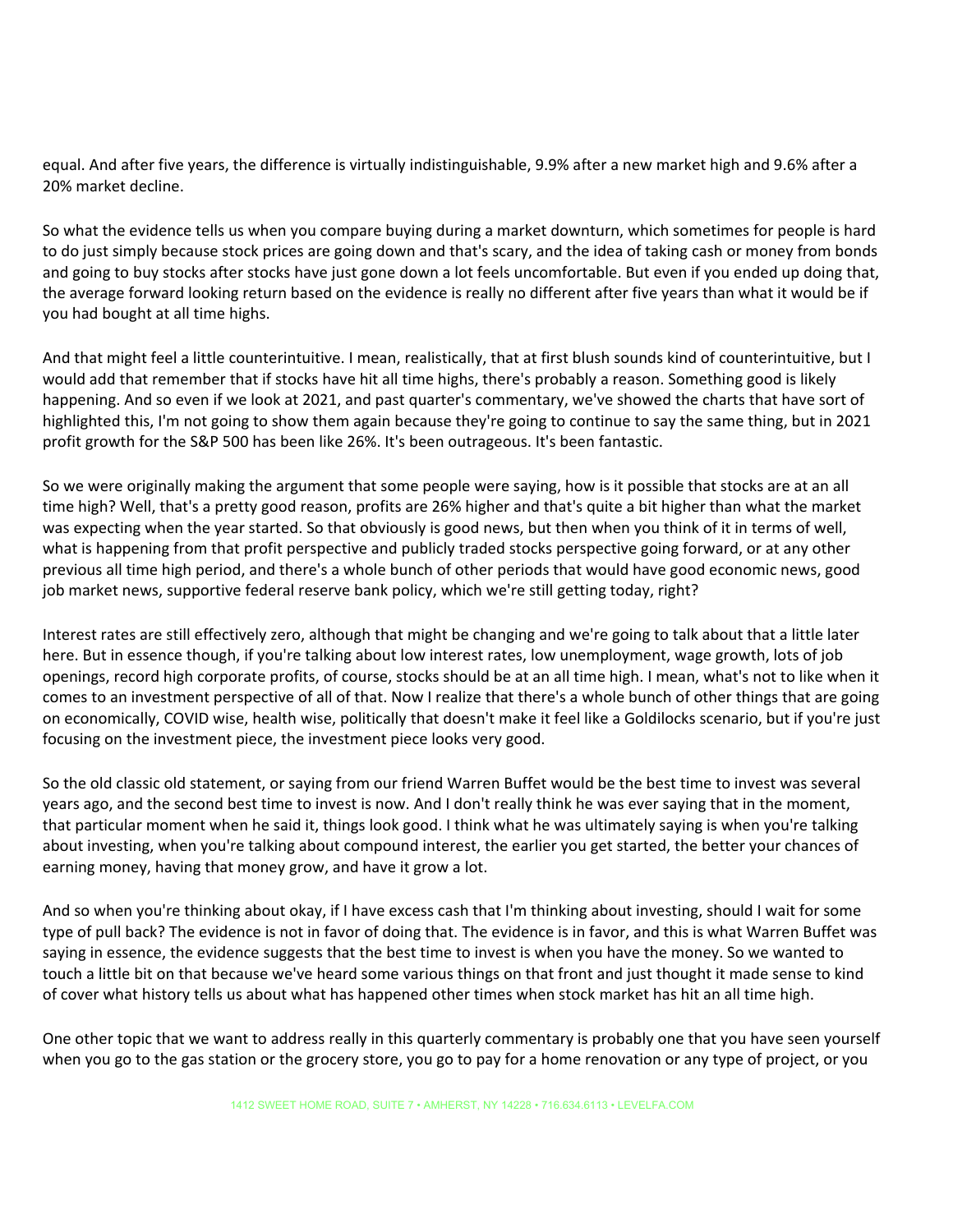try to go buy a used car, and that topic is inflation. Inflation has been much higher this year in 2021 than what it has been in past years, or the past decade, or even longer multiple decades. Inflation is ... The headline inflation in November of 2021 was 6.9%, core inflation was 5%.

Now traditionally we had over the last decade been dealing with inflation in the range of 1.5% to 3%, most of the time around two-ish percent for inflation, so to have that be as high as 6.9% in this most current reading is obviously much higher than what it had been before. And so when we look at that, there are a few things to think about. The first and most obvious question from an investment perspective is well, what does that mean for my portfolio? And there's really two aspects of that. The first of which is well, what does the evidence say about what type of investments do well during an inflationary period? And what the evidence would tell us is that generally things like real estate companies, small stocks, and value stocks would be good categories to invest in during inflationary periods, which of course, we own slivers of all of those as part of our diverse portfolios.

The second side of that concern when you're talking about inflation from an investment perspective is well, what does that mean for my bonds? And that's a great question because of course, if the interest rate you're receiving on your bond is 1% or 2% or 3% and inflation is 6%, in real terms your returns are negative and that's obviously not what investors are trying to do when they put their money to work. They're trying to have their money grow, not only grow to keep up with inflation, but to grow ahead of inflation.

Now bonds serve different purposes as well, they have other benefits as well, particularly when you're retired and living off of your portfolio because they can be used to buy time and help cushion the blow when the stock market declines and you need cash to live off the portfolio. So that's an important benefit. But when I think about inflation and I think about bonds, I really think about two major things. Number one, we need to have some exposure to a unique government bond called a treasury inflation protected bond, which we do have exposure to and has been basically the best performing bond category that we use for 2021. In fact, if I try to look at what returns were for 2021 for our inflation protected bond holdings, they were pretty good about 5%, 5.5% for the year, which is knowing that inflation was hot, that year was the best bond category to keep up with that inflation.

The other aspect is not just the effect of inflation on your interest earned from the bond but what might happen to the price of the bond, the value of the bond or the bond fund if the federal reserve decides to turn their attention to dealing with the inflation. Because remember, they have a dual mandate. They're required to focus on two things, keeping unemployment low. Well, that mission is probably accomplished at this point. Unemployment is back down to what it was pre-pandemic. There are more job openings than basically ever. So if you're someone looking for work, there's lots of work to be found. And not only that, wages are increasing at a faster rate than they have in the most recent years. So that's good news for workers as well.

But if the federal reserve then decides to turn to their second mandate, which is to keep inflation at a moderate level, which generally they're targeting about 2% to do that with a ... They're failing at that one, right? It's pretty obvious that that one is not in line with where they want it to be. So if they feel good about the unemployment numbers and that the labor market is at full employment, what they would call full employment, then they may shift their attention, and they've already indicated that they're very likely to do this in 2022, shift their attention to dealing with inflation. And they really have one main tool to do that, and that's raising interest rates.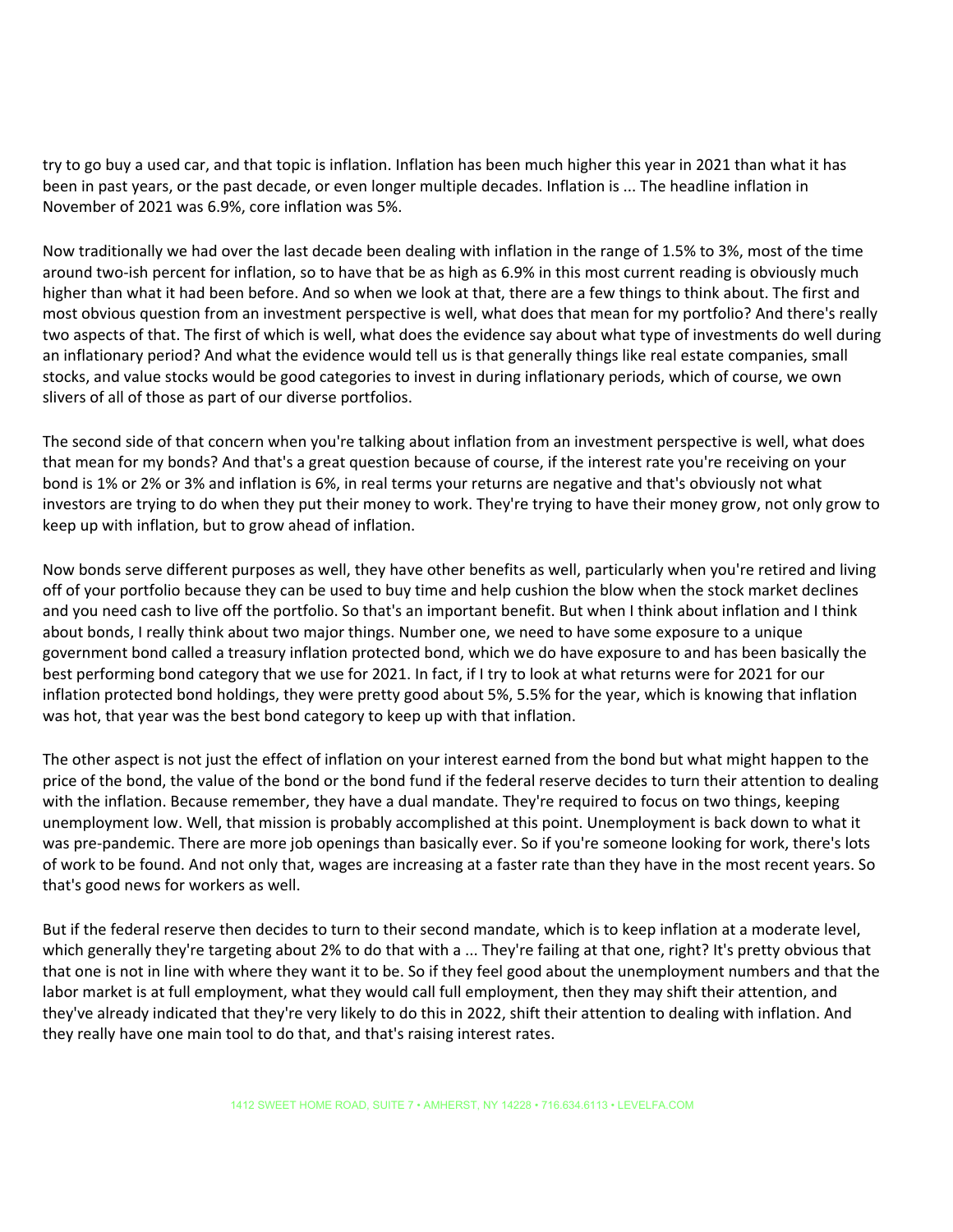Now they're smart, they know what history has told us, they know what past federal reserve board governors have done when it comes to dealing with inflation, particularly from the eighties, which is the most, I suppose, similar scenario than what we're dealing with right now. And they're talking about now potentially three to four interest rate increases in 2022, when initially earlier in 2021, they were saying that they probably won't even raise rates until 2023, so that's obviously a pretty big shift to go from no rate increases in 2022 to three or four. And so their attitude and view towards inflation has changed in that initially they thought it was maybe just what they were calling transitory, so momentary inflation as we sort of work our way through the pandemic with COVID and supply chain issues that we had to deal with from that. And now they're more of an attitude that this inflation is a little stickier, a little longer lasting than what we thought, and so now we're going to tackle it, or we're going to try and sort of stomp out the fire a little bit.

So when they ... This goes back to sort of the original piece I was talking about with bonds, when they do that, when they start to raise interest rates, generally as interest rates go up, bond values or bond fund values go down. Now how much they go down depends on what type of bond it is and how long the maturity or duration, if you want to be technical, is of that bond or bond fund. So I'll give you an example. If interest rates go up and you have a really long term bond, like a 30 year us treasury bond, then that's going to be ... You're going to notice the decline, it's going to be pretty sizable as they start to raise interest rates. If you have a really short term bond, that's going to mature relatively soon, like three months, six months or one year away, you may still notice a slight decline in the value of the bond or bond fund as interest rates go up.

But because you're getting your money back so soon as the investor, when you get the cash, when the bond is redeemed, then you'll ultimately be able to reinvest at the new higher interest rate. So in essence, interest rate increases for term bonds results in a very temporary slight decline, and then ultimately end up becoming good news because as that money is reinvested you start to earn higher interest. Longer term bond holders probably should be a little more concerned as interest rates start to increase.

Now as a reminder, from an investment perspective, most of the bond holdings that we use either have automatic inflation protection like these treasury inflation protected bonds I mentioned earlier that have done really well, or they're very short term in nature. And so from an interest rate standpoint, if they start to increase, then our level of concern about that is pretty minimal given the way that our portfolios are positioned and also knowing that as interest rates start to increase, we expect to have that start to mean over the next one, two, three years that the interest we collect from those short term bonds starts to go up, which helps make up for any very small, slight temporary decline the value of the bonds have as those interest rate increases are announced.

Now generally, the federal reserve would move at a 0.25% interest rate increase at a time. That doesn't mean that's the pace they'll do for 2021, but that's the pace I expect them to do for 2021. So ultimately we'll see here in the spring at their next meeting what they decide to do and how quickly they decide to move, but it is likely to be something you hear a lot about in 2022. So as I kind of take one deeper stab at that particular topic, from an investment perspective, and this kind of circles back to point, number one about investing cash when markets are at all time highs, keep in mind that the interest rate that was currently being earned on the U.S. 10 year treasury bond at the end of 2021, December 31st, that interest rate was about 1.5%. If inflation was around 5% or so 6%, then in real terms, you're losing 3% or 4% on that money, on that investment.

And so obviously, from an investment standpoint and a real return standpoint when you factor in inflation, that is not a great return. So investors from their viewpoint, now that doesn't mean inflation is going to continue at that pace and it